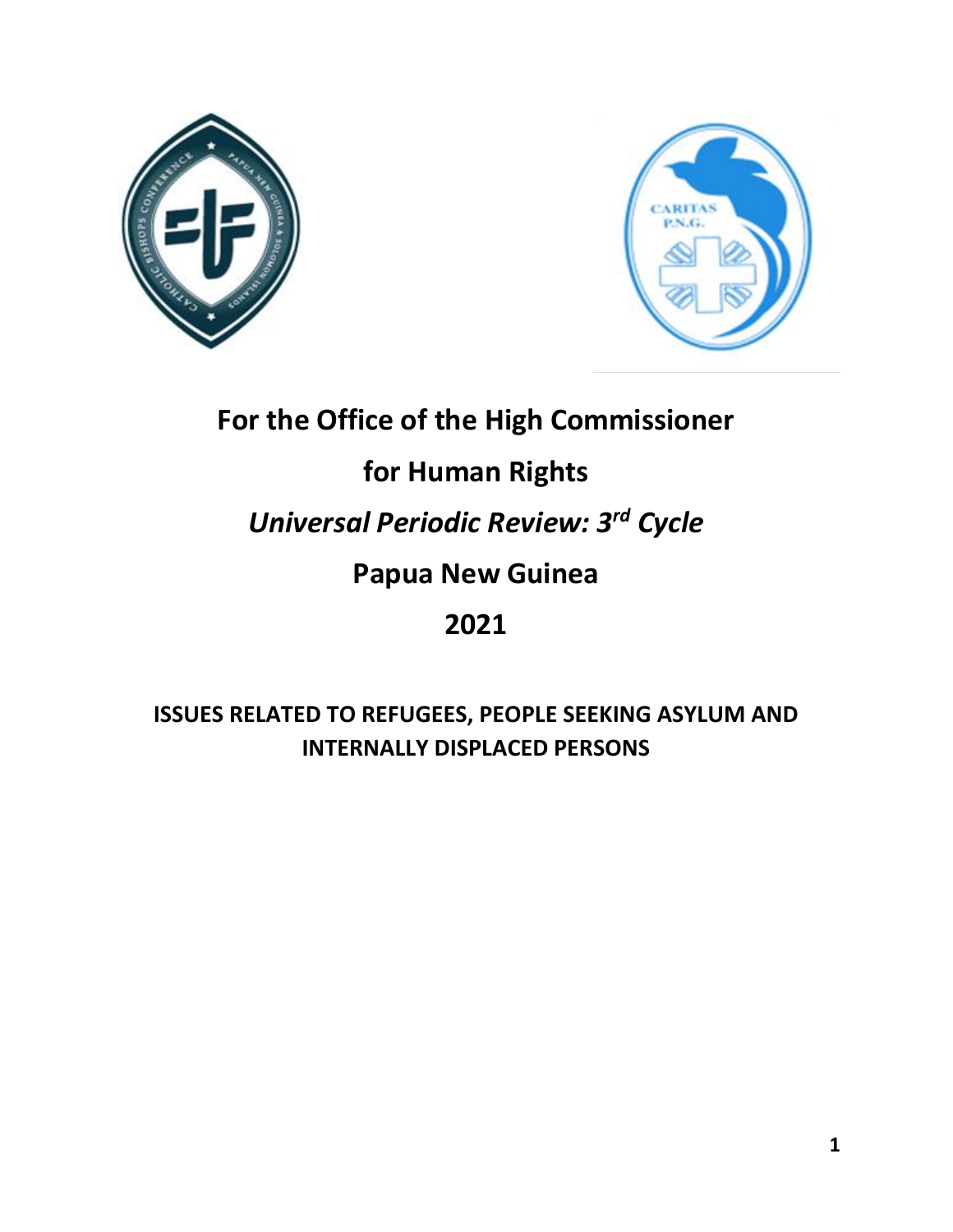### *A submission by:*

### **CATHOLIC BISHOPS CONFERENCE of Papua New Guinea and Solomon Islands PO Box 398, Waigani, NCD Godwit Street, Gordons, NCD Papua New Guinea**

### **CARITAS PNG**

*Peace, Relief and Development Agency of* **Catholic Bishops Conference of Papua New Guinea and Solomon Islands PO Box 398, Waigani, NCD Godwit Street, Gordons, NCD Papua New Guinea**

> **Website: [www.pngsicbc.com](http://www.pngsicbc.com/) Telephone: +675 325 9577**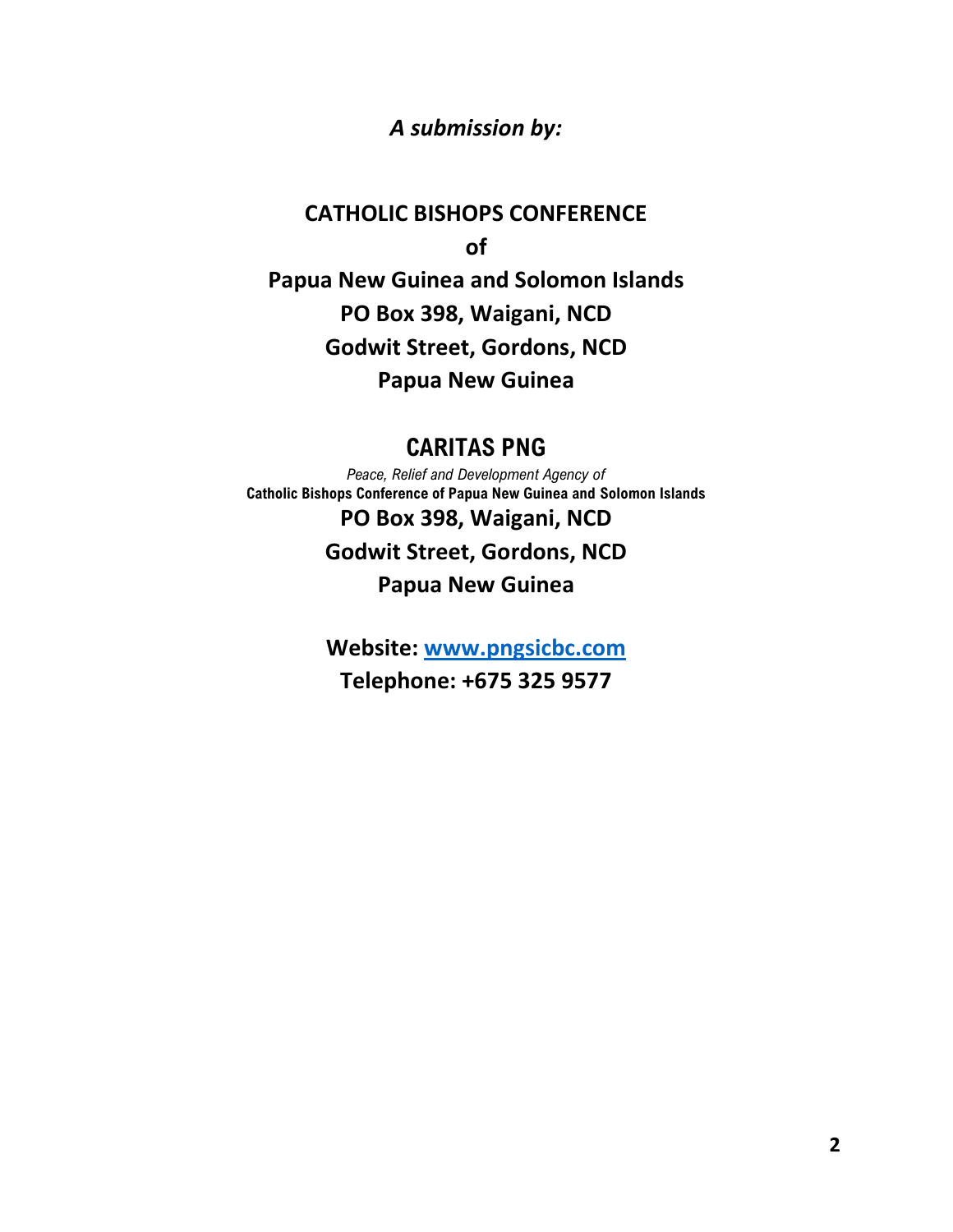#### **ABOUT THE CATHOLIC BISHOPS CONFERENCE OF PNG & SOLOMON ISLANDS**

#### **AND CARITAS PNG**

Caritas PNG (CPNG) is the Justice, Peace, Relief and Development Agency of the Catholic Bishops Conference of PNG and SI. It was established in 1974 under the auspices of The Catholic Bishops. CPNG is a member of Caritas Internationalis, the world's second largest humanitarian network which collectively has more than 500,000 staff and 20 million volunteers operating through 169 national Caritas agencies in over 200 countries and territories. CPNG is also a member of Caritas Oceania, which brings together highly diverse members from the larger and smaller islands of the Pacific. CPNG's vision is for the nation to be a just and harmonious society and our mission is to serve the poor to raise their dignity by addressing the underlying causes of poverty, dependence, and inequality, which undermine the true nature of authentic human development in PNG. CPNG is represented in all the 22 provinces of PNG.

The Catholic Bishops Conference of PNG and Solomon Islands (CBC) is the coordinating body for the Catholic Church in PNG and the Solomon Islands. While the central role of the CBC remains the Christian formation and development of its Catholic followers, as part of the Catholic church moral duty, it is also involved in providing and addressing social issues such as health, education, environment, youth, and victims of human rights violations.

#### **I. BACKGROUND INFORMATION**

Papua New Guinea (PNG) is a signatory to the 1951 Convention Relating to the Status of Refugees and its 1967 Protocol (hereunder jointly referred to as the Refugee Convention). At the moment, PNG hosts three categories of refugees and asylum seekers:

- A. Those brought to PNG in 2013 under the Regional Resettlement Arrangement (RRA) between the governments of Australia and PNG. Their population at the moment is at 130 persons.
- B. Melanesians from West Papua who have fled the conflict with the Indonesian government. The recent wave was in December 2019 with an approximate total of 143 persons.
- C. Spontaneous Arrivals- all others who spontaneously arrived in PNG and sought asylum under PNG law. Current statistics stands at 15 males and 1 female.

At the time of acceding to the Refugee Convention in 1968, the PNG government made seven reservations in relations to its obligation as a contracting state.<sup>1</sup> On 20 August 2013, the government of PNG notified the UN Secretary General to partially withdraw its reservations made

 $<sup>1</sup>$  "The Government of Papua New Guinea in accordance with article 42 paragraph 1 of the Convention makes a</sup> reservation with respect to the provisions contained in articles 17 (1), 21, 22 (1), 26, 31, 32 and 34 of the Convention and does not accept the obligations stipulated in these articles." Available from [https://treaties.un.org/pages/ViewDetailsII.aspx?src=TREATY&mtdsg\\_no=V-](https://treaties.un.org/pages/ViewDetailsII.aspx?src=TREATY&mtdsg_no=V-2&chapter=5&Temp=mtdsg2&lang=en#EndDec)[2&chapter=5&Temp=mtdsg2&lang=en#EndDec](https://treaties.un.org/pages/ViewDetailsII.aspx?src=TREATY&mtdsg_no=V-2&chapter=5&Temp=mtdsg2&lang=en#EndDec)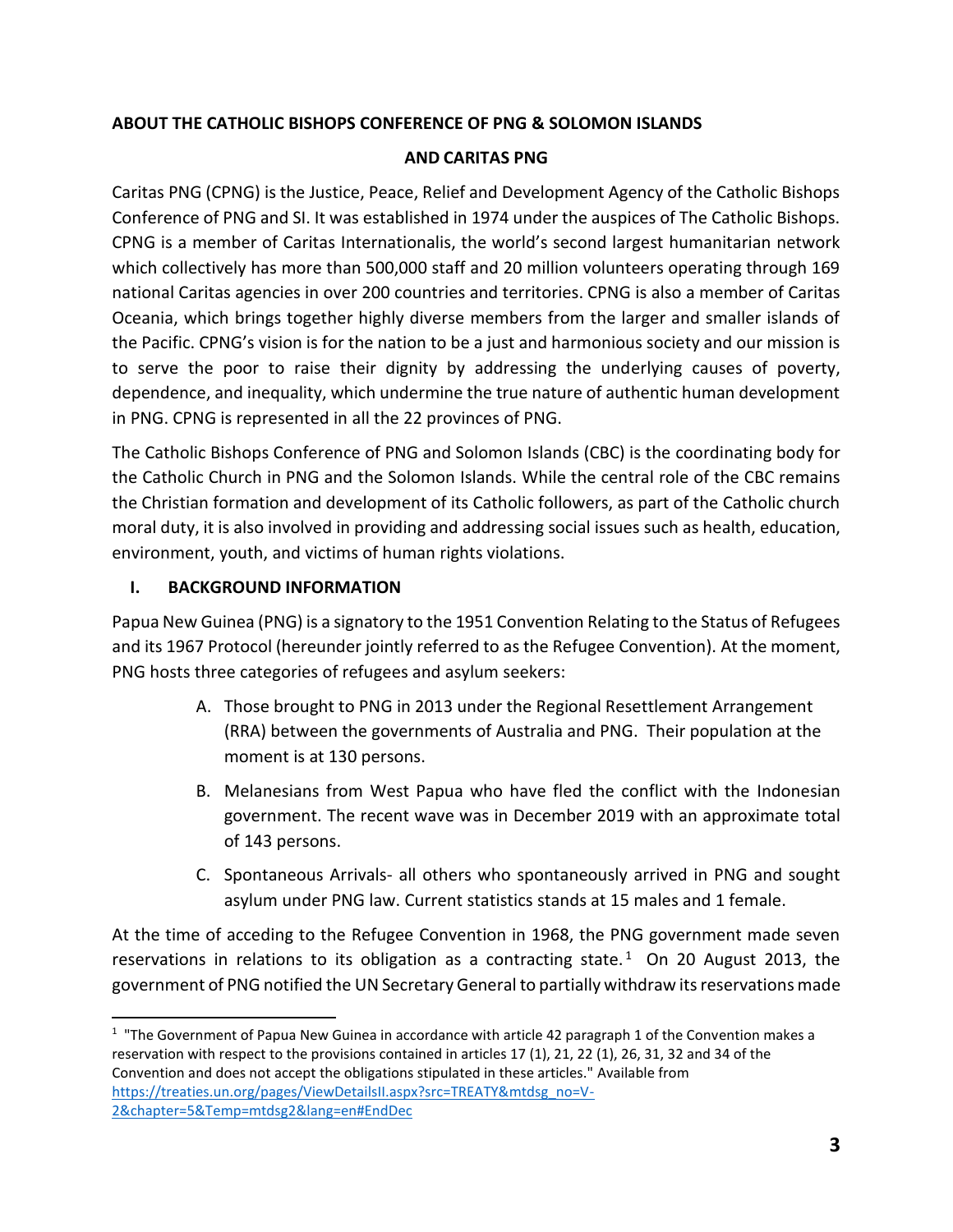upon accession.<sup>2</sup> However, this applies only to the Refugees transferred to PNG under the Regional Resettlement Arrangement. The reservations still remain so for the West Papuan refugees and other spontaneous refugees.

Domestically, PNG has a poor record of effectively settling and identifying durable solutions for internally displaced persons (IDPs). IDPs need protection and humanitarian assistance as a result of conflict and human rights abuses or natural disasters. Without a specific legal framework in place, the IDPs are often dealt with in piece meal approaches, often unsustainable, and leaving them to suffer in the long term.

With the protracted situation of the West Papuans as well as the residual caseload of nonrefugees from the RRA, there is possible risks that in the future such undocumented persons may face arbitrary challenges to access public services and go about their lives in PNG, if their status is not regularized by the government.

#### **II. KEY PROTECTION CONCERNS AND RECOMMENDATIONS**

#### **Regional Resettlement Arrangement**

It has been more than 8 years since Australia established the Manus Island Regional Processing Centre, to process claims of asylum seekers that were transferred from Australia. As of 25<sup>th</sup> March 2021, 130 men still remain in PNG, with the possibility of some going to the US or other welcoming European countries during the year. CBC and Caritas PNG are concerned about the ongoing treatment of these vulnerable people and their future.

Firstly, lack of appropriate mental health attention given to those with severe mental issues is worrying. There are at least three men who have lost capacity to independently function as a result of severe mental health concerns. Several others suffer from a varying degree of mental and medical issues. It is noteworthy to highlight that even with the engagement of Pacific International Hospital contracted by the Australia's Department of Home Affairs to look after the health concerns of the men, many of those with mental illnesses have been suffering for years. The same can be said for those with chronic medical conditions. The longer they remain in PNG, their conditions deteriorate and there seem to be no future in sight for them. Further, CBC and CPNG also note the handling of a number of cases of people with mentally challenging behaviors, with primarily a compliance and enforcement approach, without due regard for their mental health and other underlying conditions.

Second concern is regarding the elderly men. There are about 6 of them, mainly from the Middle East, who have very limited communication and employment ability. There is real risk that if these men are left behind in PNG, they would not manage to integrate, let alone survive on their

 $2<sup>2</sup>$  ... In accordance with article 42, paragraph 2 of the Convention, I wish to communicate to you that Papua New Guinea withdraws its reservation with respect to the provisions contained in articles 17 (1), 21, 22 (1), 26, 31, 32 and 34 of the Convention in relations to refugees transferred by the Government of Australia to Papua New Guinea and accepts the obligations stipulated in these articles in relation to such persons. This withdrawal has immediate effect. The reservation remains in effect for all other persons…", ibid.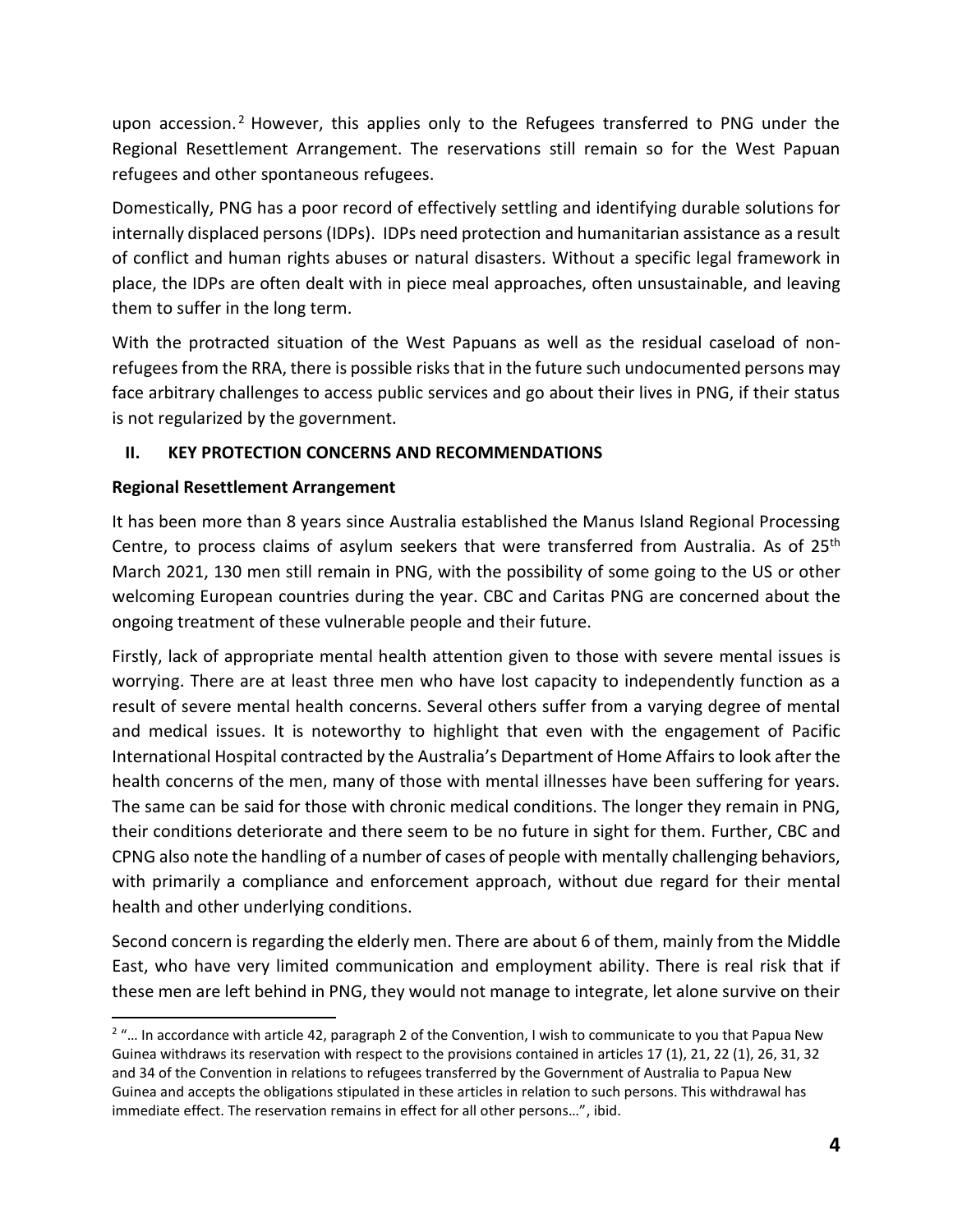own. PNG's National Refugee Policy emphasizes on employment as a means of self-sufficiency and ultimately settlement in PNG<sup>3</sup>. However, even contained in policy there is limited government intervention to create meaningful opportunities for the refugees and asylum seekers, except for giving them work rights. The PNG settlement support package currently offered to the refugees falls short of a well-thought-out package aimed at achieving durable solution.

Thirdly, we are concerned about the lack of oversight and accountability by the relevant stakeholders. Since the Australian Government pulled out of being directly involved in the operation and management of the Regional Resettlement Arrangement cohort around 2018/2019, the whole situation of the asylum seekers and refugee is in limbo.

The fact that PNG Immigration is not a party to or privy to the contents of the contracts between the Australian Government and the service providers means that their influence in as far as oversight of the project is effectively limited. This is further constrained by the fact that service providers send reports directly to Australia's Department of Home Affairs (DHA) and not PNG Immigration. This lack of clarity between the Australia's DHA, PNG Immigration and the case management contractor Applus Wokman only creates more misery and uncertainty for the asylum seekers and refugees. Issues faced by these men are poorly addressed, often arbitrarily, and in many cases neglected. Consequently, despite not being in detention, there were no genuine improvements in their treatment since the closure of MIRPC in 2017.

#### *Recommendations*

We call on the government to:

- $\circ$  ensure to end the RRA by no later than 2022 and send all remaining asylum seekers and refugees back to Australia, except for those refugees who freely choose to settle in PNG.
- $\circ$  Not accept any pressure from Australia to forcefully settle refugees in PNG against their will with a wash-hand style settlement package.
- $\circ$  Allow an independent inquiry into the Regional Resettlement Arrangement and all its processes, including awarding of contracts to services providers, complaints of human rights abuse by both Australia and PNG, and service providers etc.
- $\circ$  Declare its position with respect to any future proposed arrangements to host asylum seekers transferred by third countries.
- $\circ$  Refrain from placing immigration detainees in prisons, co-located with convicted criminals.

#### **West Papuan Refugees & Asylum Seekers**

Current statistics of West Papuans in Port Moresby stands at over 200 families, mostly extended. According to the PNG Immigration, the estimated total population of West Papuans around PNG

<sup>3</sup> Government of Papua New Guinea, 2015, *National Refugee Policy*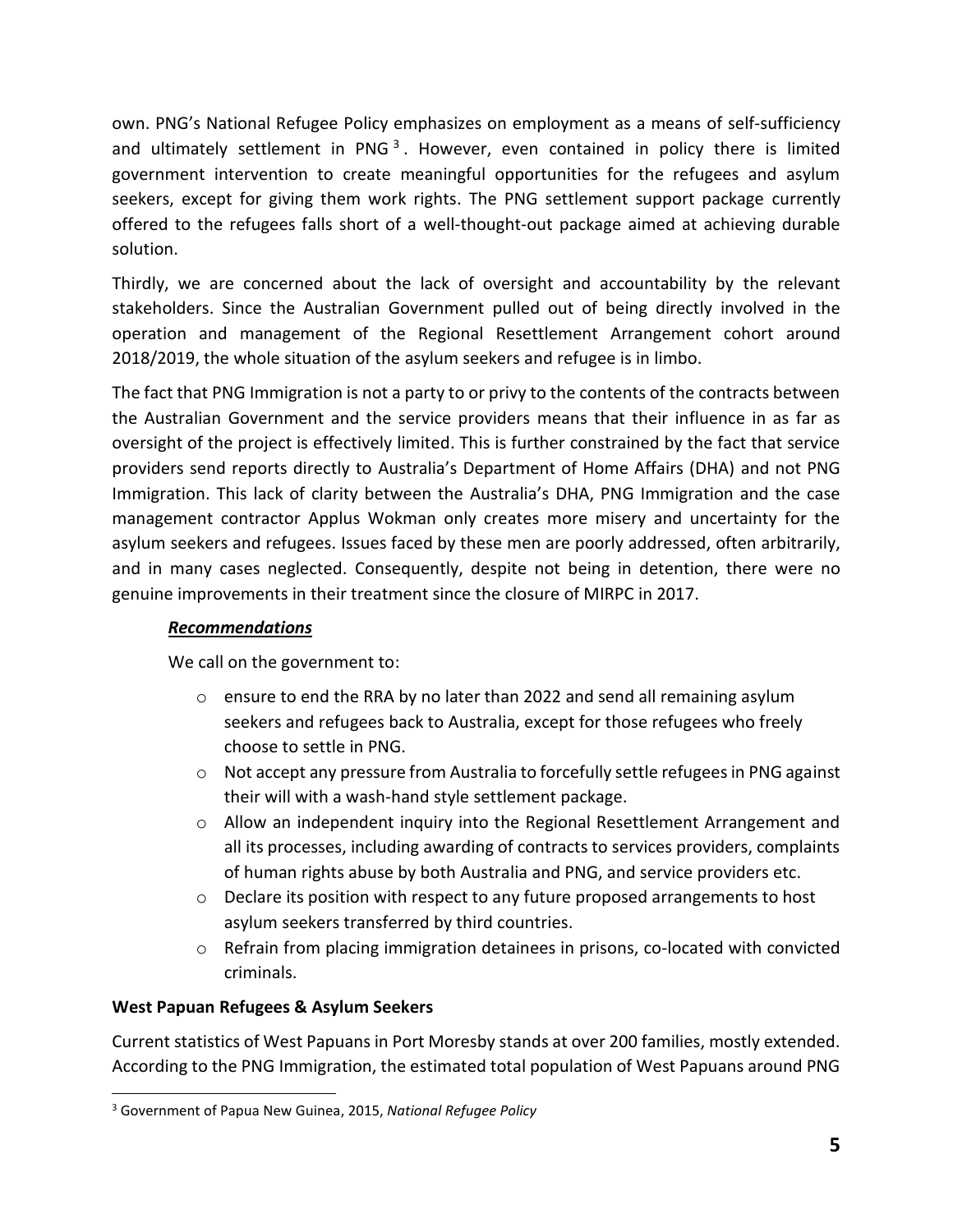is 10 000<sup>4</sup>. However, anecdotal evidence suggests that there may more than this figure. In December of 2019, about 143 individuals fled into the Western Province of PNG<sup>5</sup>, following increased incidences of human rights abuses in West Papua. While we (CBC & CPNG) welcome the effort of the PNG Immigration and the government to regularize the status of all West Papuan refugees by naturalization since 2017, we equally remained concerned with the overall effort by the government to give these people a proper settlement in PNG. The West Papuan refugees have been living in PNG for over three decades but have not being properly resettled.

Currently two camps in Port Moresby are under eviction notices while one is under demolition notice, posing serious risks of human rights violations. Their situation remains dire without a proper land allotted to them to settle on. As their population grows, the camps become more cramped, posing serious health concerns. Despite a National Executive Council decision in 2014 for the government to allocate land to West Papuans who are given PNG citizenship, nothing concrete transpired so far.

While it is noteworthy that the government is not strictly applying the 7 reservations of the Refugee Conventions on the West Papuans, the fact that it remains in law means that the government does not have any obligation towards these refugees. Consequently, there is a lack of direct intervention by the government to provide meaningful opportunities to them for settlement, including, the right to work, education, and housing (land).

#### *Recommendations*

We call on the government to:

- $\circ$  Totally uplift the 7 reservations on the Refugee Convention to benefit all refugees in PNG, and not only a certain cohort
- $\circ$  Prioritize to issue legal identity documents to all West Papuan refugees recognized by the government
- $\circ$  PNG Immigration to coordinate with all provincial governments and the department of lands and physical planning to identify and issue land to naturalized West Papuans, as per NEC decision of 2014<sup>6</sup>
- o Given the dire state of their settlement in Port Moresby, government should intervene to allocate a piece of land for them to build their homes
- o Provide support to this group to ensure they have access to meaningful employment and financial independence.

<sup>4</sup> Papua Immigration Citizenship Authority. Available from [https://ica.gov.pg/refugees/facts-and-figures-about](https://ica.gov.pg/refugees/facts-and-figures-about-refugees-in-png)[refugees-in-png](https://ica.gov.pg/refugees/facts-and-figures-about-refugees-in-png)

<sup>5</sup> *West Papuans and Other Spontaneous Refugees in PNG, 2020, Caritas PNG.*

<sup>6</sup> PNG National Executive Council, Decision No: 326/2014 *Registration and Naturalization of West Papuans*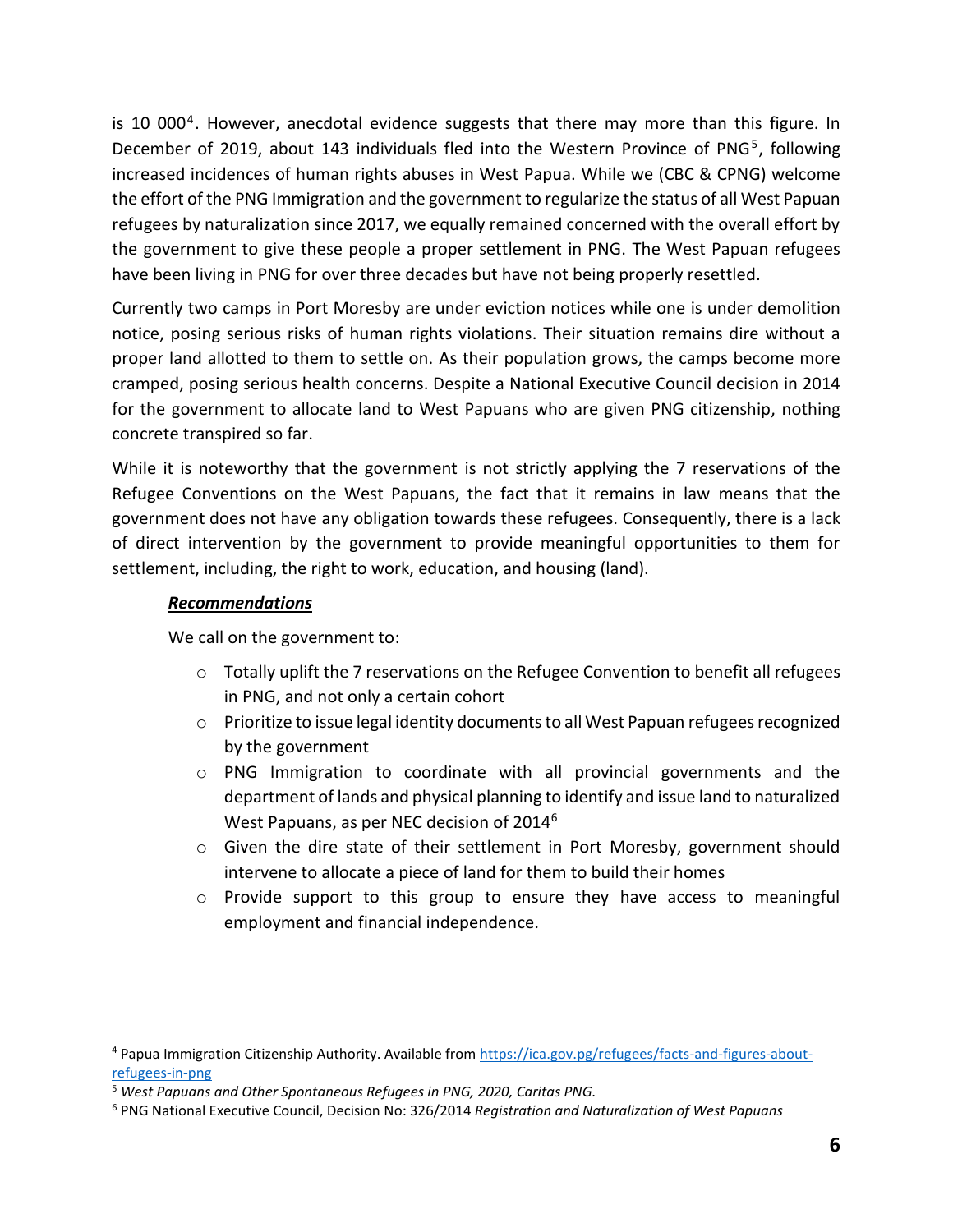#### **Spontaneous Arrivals**

Spontaneous arrivals are those refugees and asylum seekers who come to PNG and individually seek protection from the government. This group of refugees and asylum seekers are largely taken care of by the International Organization for Migration (IOM) office in Port Moresby. Unlike those who came under RRA, this group is not detained and are also protected from refoulement. However, the apparent slowness on the part of the government to assess their protection claims and issue legal status is a serious impediment on their progress to obtaining durable solution. Additionally, we note that the lack of institutional support for their welfare needs while awaiting their refugee status determination result (RSD) is negatively impacting their livelihood, especially, those who fall outside IOM's support parameters.

#### *Recommendations*

We call on the government to widen its protection mechanism by:

- o putting in place support package consistent with international best practice to cover asylum seekers welfare and livelihood while awaiting their results
- o Give conditional working rights to asylum seekers as a means of livelihood support
- o Prioritize those with underlying medical or mental challenges to access required health attention without restrictions
- o Prioritize and speed up RSD within reasonable and legitimate timeframe
- o Put in place a review and appeal procedure to allow failed spontaneous asylum seekers to seek review of their applications
- $\circ$  Codify in law complementary protection procedures and support mechanisms for failed asylum seekers who are unable to return to their country of origin

#### **Internally Displaced Persons**

According to an IOM profiling report (2017), there are 44,547 IDPs from 8,405 households in 37 locations in assessed provinces.<sup>7</sup> In February 2018, an earthquake displaced over 50,000 people in the highlands of PNG. $8$  The increase in human and development-induced displacement is also a worrying trend. Tribal fights, sorcery accused related violence, resource developments, and sporadic community feuds all account for uprooting people and exposing them to risky conditions. On a long-term basis, IDPs in PNG face issues in the following areas: *food security, health, water and sanitation, shelter, education, and safety and security*. <sup>9</sup> As documented by the IOM, a significant proportion of the IDPs continue to experience challenges including limited access to livelihood, lack of adequate standard of living, lack of safety, security, and freedom of movement.<sup>10</sup>

<sup>&</sup>lt;sup>7</sup> IOM, Profiling Internally Displaced Persons in PNG, 2017, p.5

<sup>&</sup>lt;sup>8</sup>Reliefweb, Papua New Guinea: Earthquakes - Feb 2018, 22 March 2021, available on <https://reliefweb.int/disaster/eq-2018-000020-png>

<sup>9</sup> IOM, *Profiling Internally Displaced Persons in PNG*,2017, pp. 8-17,

 $10$  Ibid.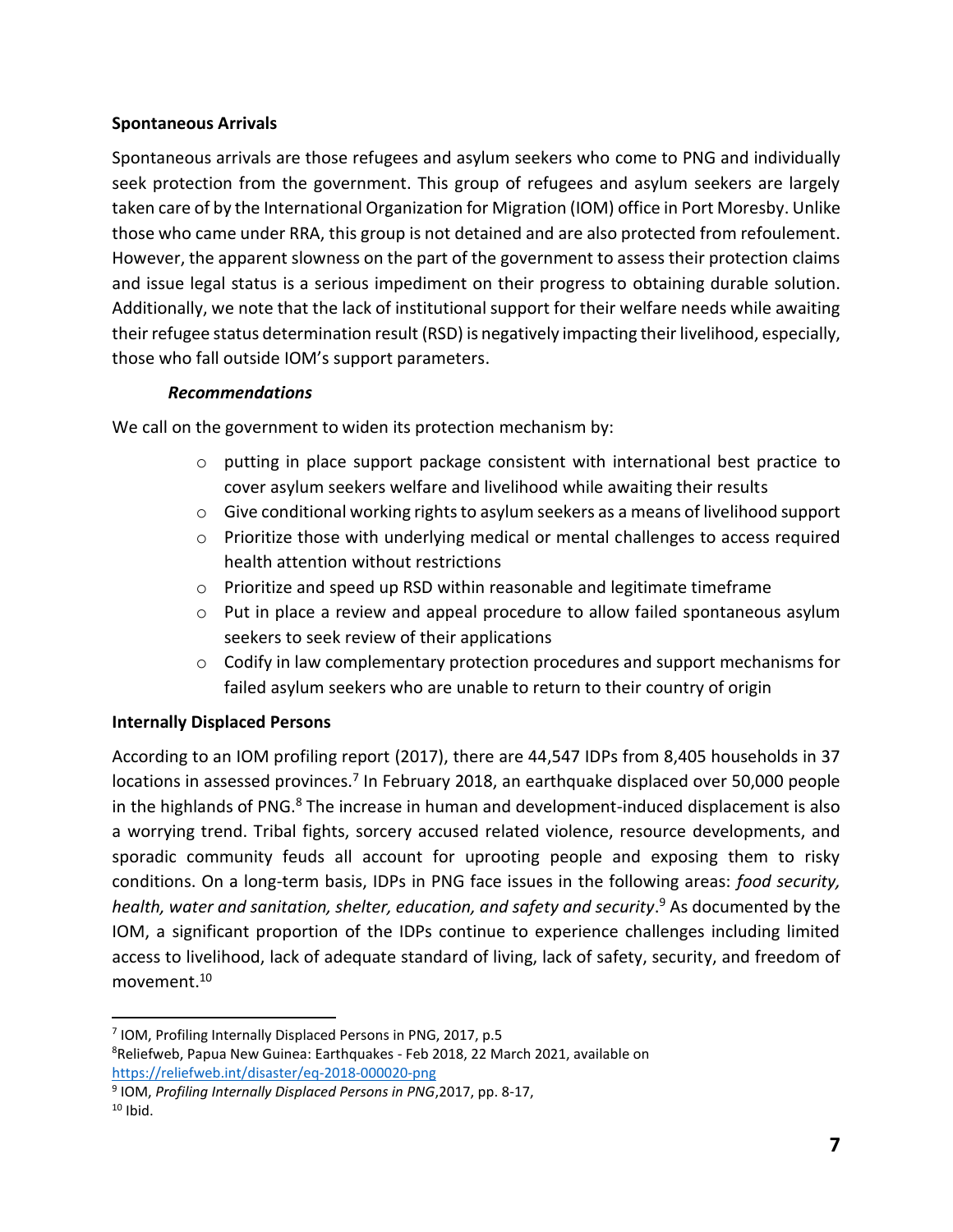Despite the overwhelming evidence on the plight of the IDPs, PNG is still yet to put in place a policy framework to effectively deal with IDPs. The practice has been that the government responds during the emergency phase to rescue and provide relief supplies. This also includes in most cases relocating people to care centers. However, government support quickly become unsustainable and the situation of the IDPs becomes protracted. The case of the Manam Islanders of Madang province is an example.

#### *Recommendations*

We call on the government to:

- $\circ$  Consult widely and formulate an inclusive national policy framework in line with the Guiding Principle on Internal Displacement (OCHA) aimed at preventing human induced displacement, providing protection, humanitarian assistance, and durable solutions
- o Task a particular government department to be directly responsible for IDPs
- o Allocate annual grants for NGOs to access to work with IDPs
- o Properly resettle the Manam Islanders, and other protracted IDPs
- o Continue to take a leading role in the Pacific to raise concerns and lobby for concrete actions from world powers in combatting climate change

#### **III. SUMMARY RECOMMENDATIONS**

Aside from the specific recommendations made above, this is a summary recommendation listing for the two thematic areas discussed:

#### **Refugees and Asylum Seekers**

CBC and CPNG call on the PNG government to:

- a) Codify in law complimentary protection procedures and support mechanisms for failed asylum seekers who are unable to be returned to their countries of origin, consistent with PNG's obligation on pertinent human rights treaties
- b) Put in place welfare and livelihood support mechanism for asylum seekers who are awaiting their refugee status determination, including issuing conditional work rights
- c) Institute a transparently constituted committee to assess the viability and integrity of PNG's protection capacity, including settlement
- d) Allow an independent inquiry into the Regional Resettlement Arrangement (RRA 2013) and all its processes, including awarding of contracts to services providers, complaints of human rights abuse by both Australia and PNG, and service providers etc.
- e) Put in place a review and appeal procedure for all categories of asylum seekers to allow failed spontaneous asylum seekers and West Papuansto seek review of their applications
- f) Refrain from placing immigration detainees in prisons, co-located with convicted criminals